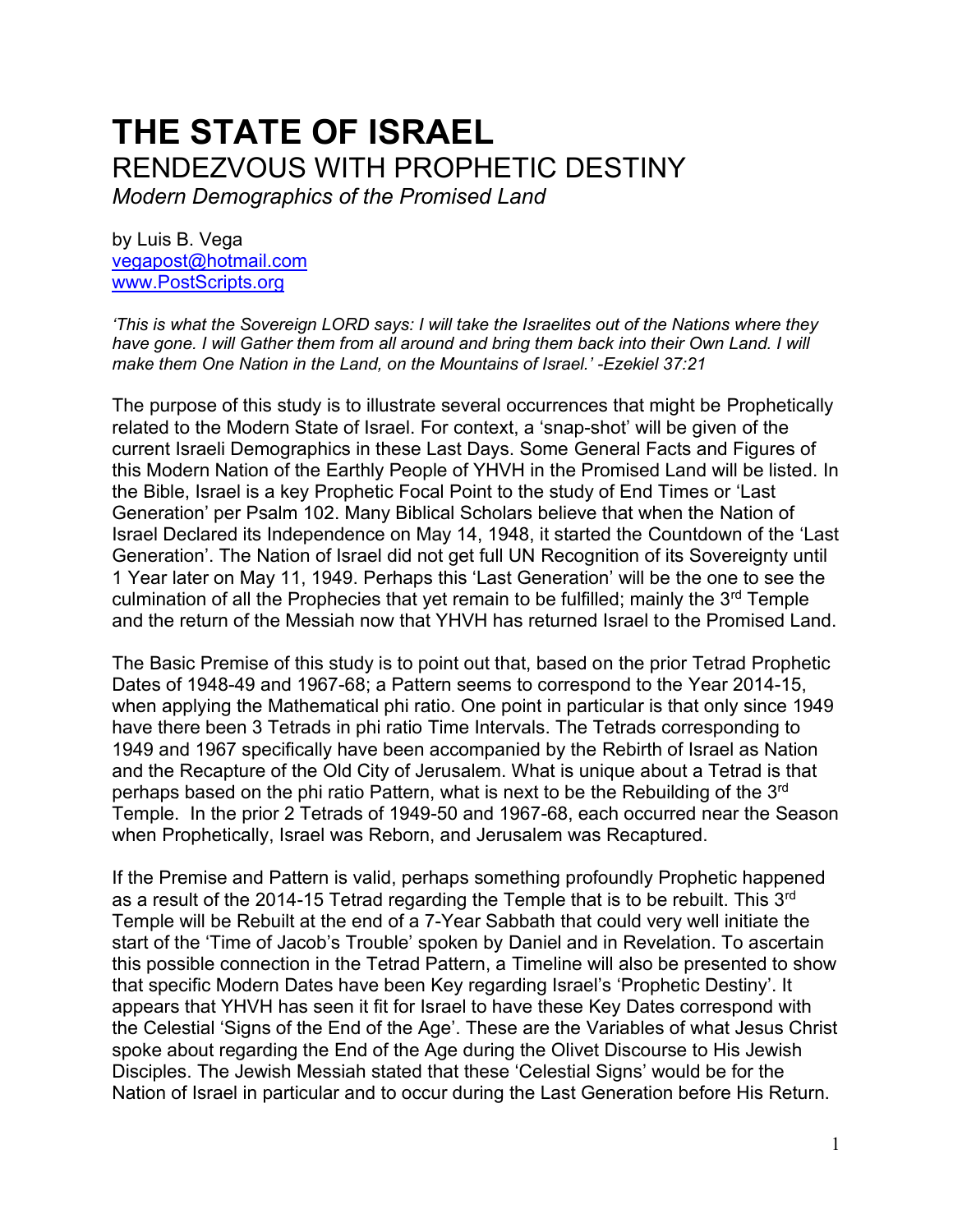# **Exiles in the World**

Thus, Israel, Jerusalem and the Temple have to be in place before Jesus' Return. To reiterate, the Dates and Times of Israel's Destiny is based on this Blood Moon Tetrad Theory then. Something Prophetic did occur. How? It leaves 1 Sabbatical Cycle. The Mathematical Corresponding Year is also noted, 2018. That was the Year that the Reconstituted Altar of Sacrifice was Rededicated. What this means is that as an 'Appendage' to the Temple, it assures the Temple will follow. If this Logic and Pattern is valid, then the Year 2022 will be of the likes when Israel was Rebirthed in 1948 and when Old Jerusalem with its Temple Mount was Recaptured in 1967.

Thus, the Tetrad Sequence that corresponds to this next 'Prophetic Event' will lead Israel to its Destiny of Rebuilding YHVH's Temple. What is Israel's Prophetic Destiny? It is a 'Rendezvous'; the eventual meeting between Israel and her true Messiah, Jesus Christ. Jesus stated that He would not come back to Jerusalem until she would say, 'Blessed is He who comes in the Name of YHVH'. Many Biblical Scholars thus use these Dates to project-out the Plausible Count of what constitutes a 'Biblical Generation' from 1948 – 40, 52, 70, 80 Years?

Or could it be another Start Year? Here below are some Generalized Equations, determined by what the possible meaning of a 'Generation' is equal to in Years. Note that most likely the Years would have to be in Jewish Years, meaning a 360 Solar Year Cycle. On May 14, 1948, the Nation of Israel was Reborn, but it was not an Independent and Sovereign State until May 11, 1949, formally. This was also the Year that it made most of the Armistice Treaties with the various Muslim Countries that had attacked Israel on May 15, 1948.

*Nation in Exile since AD 70 = AD 70 + 1948 Years = 2018*

*From Tetrad of 1949 - 1967 = 19 Years From Tetrad of 1967 - 2015 = 48 Years*

Based on the Year 1966 being a 7-Year Sabbatical Cycle term, it would coincide with the Blood Moon Tetrad of 2015, which was on Yom Kippur and a Super Blood Moon. If one then adds 7-Year or the next Sabbatical Cycle, the equation will follow.

*2015 + 7-Year Sabbatical Cycle = 2022*

Could this then be the Year that the  $3<sup>rd</sup>$  Temple is Rebuilt and Rededicated? Will this be the Year that the Daily Sacrifices are to commence? The Last Generation as it pertains to Israel will perhaps see all the fulfillment of all the remaining Promises of the YHVH come to fruition. Sadly, this Last Generation of Israel, that has not been that far removed from the Horrors of World War 2 and the Concentration Camps, will not realize the fulfillment without a last Severe Persecution. In part, it will be because Israel will seek a Covenant with the False Messiah instead. It is a Covenant with the Destroyer, one that the Bible describes as a pact with 'Death'. Israel will seek 'Peace and Security' that the AntiChrist will promise to guarantee it.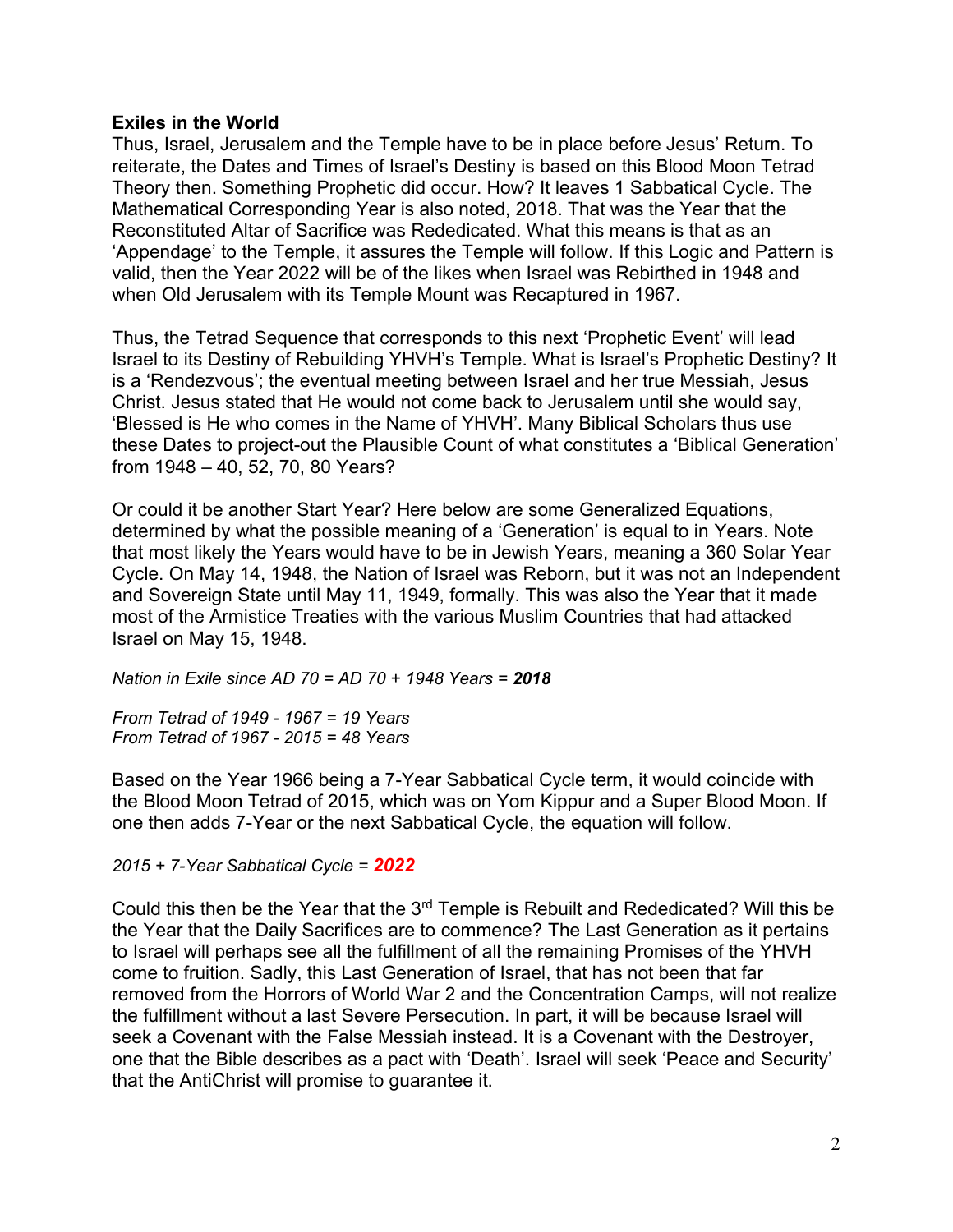# **Chosen Race?**

As in so many other instances in Israel's 'Prophetic Past', Israel will rather find a Political Solution than to put its Hope and Trust in the YHVH/Jesus Christ, the True Messiah. As to the Demographics of Modern Israel, in no other Time in History has the Jewish Population reached such numbers as in the Modern Era. It is estimated that worldwide, there are about 14 Million Jews. According to the latest Demographic Figures, 80% either live in Israel or the USA. Since the end of World War 2 and the Declaration of Independence by Israel, Israel has heavily relied on the USA for this 'Peace and Security'.

About half of all Jews live in the USA, yet its Population, have wielded overwhelming Power, and Political Positioning over the USA has co-opted the Government at all major levels. The Israeli Political and Economic Lobby in the USA does leverage considerable Power over the U.S. Government. This favor will wax cold; sooner or later; the USA will withdraw its support for Israel altogether. At this point, Israel's 'Prophetic Mistake' will once again reveal its Ancient-Old Weakness of seeking its 'Peace and Safety' by other means, with another World Power and Leader, that being the AntiChrist False Messiah eventually.

Perhaps, as many Biblical Scholars prognosticate, the USA will cease to be a World Power at this juncture that will be in line with Israel's 'Prophetic Destiny'. This might be due to the Rapture of the Bride of Christ, an Economic Implosion, a Nuclear Attack, a Social-Moral Collapse, and/or a combination of them all. If one were to think of a City that would represent all that the USA is about and stands for, what would that City be? Most would suggest New York to Metaphorically represent the USA. Perhaps New York will thus play a 'Prophetic Card' in this Last Generation.

The highest concentration of Jews outside of Tel-Aviv is New York with about 2 Million. If History were to repeat itself Metaphorically, New York would thus be the 'Babylon' of the New World as the Jews during the Times of Nebuchadnezzar. The Jews were Exiled there due to their Unfaithfulness to YHVH. This means that not only were YHVH's People thus judged, but the Great City of Babylon was thereafter also judged. The Book of Revelation alludes to this Prophecy of a 'Great and Might City Center of the World. It had Trade, Commerce, and the Sale of Human Souls even. Perhaps New York City, which has already seen a Prelude to Judgment with the Twin Tower Attacks, will succumb to the same fate as Babylon of old. In this last case though, it would not just be NYC, but the whole USA.

After Israel's Declaration of Independence in 1948, it initially survived an onslaught of several Military Attacks by well-equipped Muslim Armies. Aside from the current Controversy and dispute about if the State of Israel is what the LORD of the Bible had in mind; the Nation of Israel was 'Birthed' in a Day as Isaiah foretold it. Most Biblical Scholars believe that in any event, this has been the most profound Prophetic Event in the Modern Era as far as Eschatology is concerned. Ever since the Babylonian Exile (~536 BC), the Jewish Nation had been a Vassal State of subsequent Empires as described in the Book of Daniel.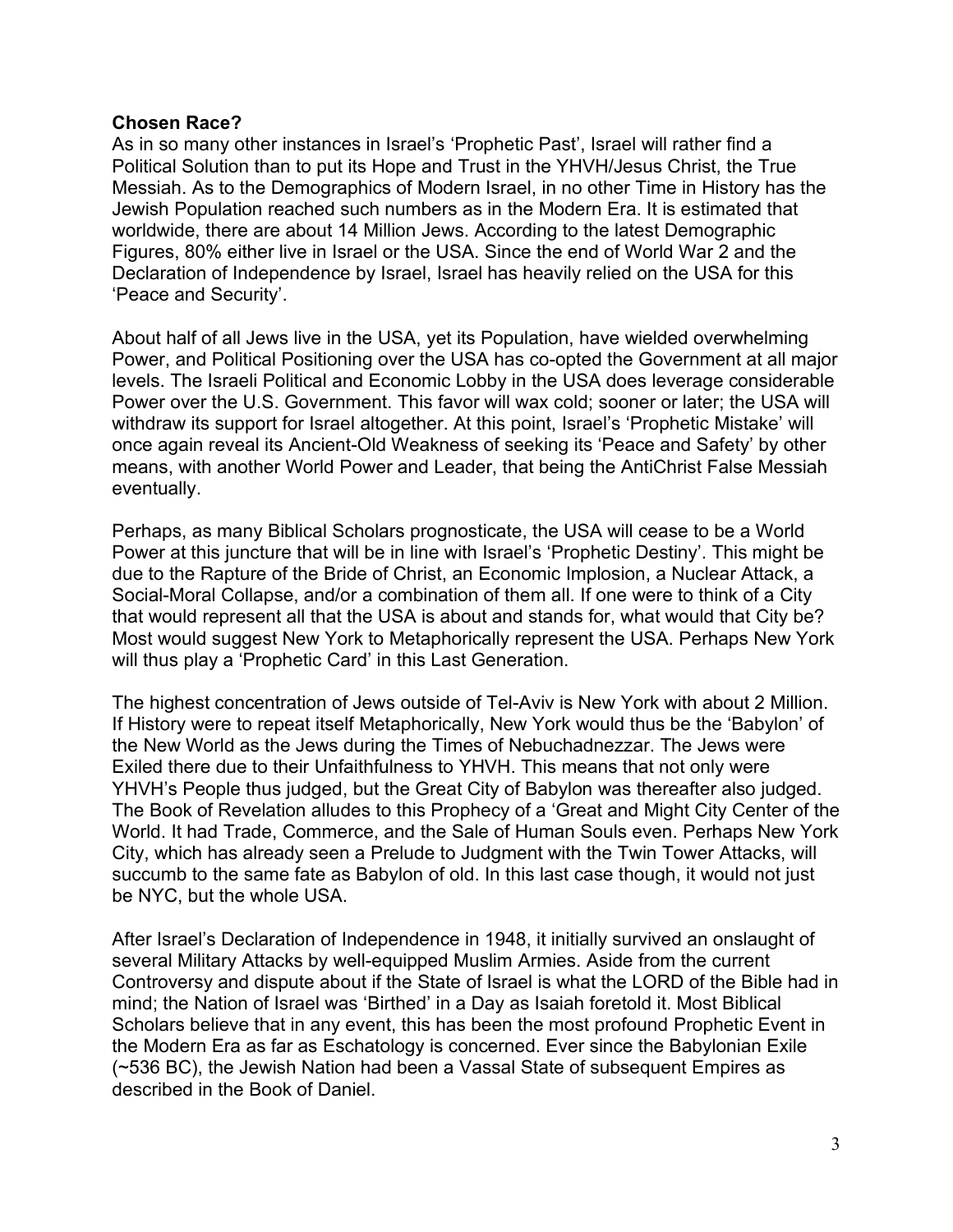# **1948**

Israel had noted obtain Total Independence and had little or no Sovereignty of its own before 1948. To some degree, Israel or Judea were known as either a Province or Territory. Israel, as a Sovereign Nation did not exist until 1948.

*'Before she goes into Labor, She gives Birth; before the Pains come upon her, she delivers a Son. Who has ever heard of such a thing? Who has ever seen such things? Can a Country be born in a Day or a Nation be brought forth in a Moment? Yet no sooner is Zion in Labor than She gives birth to her Children.' -Isaiah 66:7*

A unique association with the Year 1948 is in the Prophecy of Ezekiel 4:3-6. It states the exact amount of Years, 1,948 YHVH's People would not have sovereignty of the Land of Israel since 70 AD.

*'I will bring back my Exiled People Israel; they will rebuild the Ruined Cities and live in them. They will plant Vineyards and drink their Wine; they will make Gardens and eat their Fruit. I will plant Israel in their Own Land, never again to be uprooted from the Land I have given them, says the LORD your GOD.' -Amos 9:14-15.*

Following is a simplistic calculation of what it might come out to be. The Prophet Ezekiel speaks of a 430-Year Exile Punishment, laid-out that ironically also mirrors the Jewish Captivity and 430-Year Exile in Egypt. (Abraham included)

*From 536 BC + 2,484 years = 1948*

During the 6-Day War, the Temple Mount was recaptured and back under Jewish Control since 70 AD. The Jews had not been in control of the Temple Mount in the Promised Land since 70 AD when the 2<sup>nd</sup> Temple was leveled by the 'The Prince', Titus of Rome. Although from Italy, the Prince's Family Lineage came from Hispania or Spain. Many speculate that the New King of Spain, Felipe could have some role in the acquisition of 'Confirming the Covenant' perhaps or at least play a role of some kind in it.

He does have the only Royal Title to include 'King of Jerusalem' by the way. If the 'Prophetic Progression' is to follow, then at some time in the near future, the Temple will be reconstructed. Thus, 1948 and 1967 are significant Time Pieces, Biblically speaking. These Dates have started the Countdown to several Biblical Prophecies that have yet to be fulfilled. The next Major Prophecy yet to occur is the Rapture of the Body of Christ; that is all the Believers that are in Christ are to be removed physically from the Earth.

After the Rapture, the disclosure of the Man of Perdition or the False Messiah-AntiChrist will be revealed. Most Christians believe that this false Messiah cannot be known until the Restrainer is taken out. After a short period of false Peace and Security guaranteed to Israel by this false Messiah, the time of an intense Tribulation Period in which the Seals of the Scroll of the Lamb, Jesus Christ are broken and the World, Lucifer and Israel are judged by them. This of course is the Evangelical Perspective.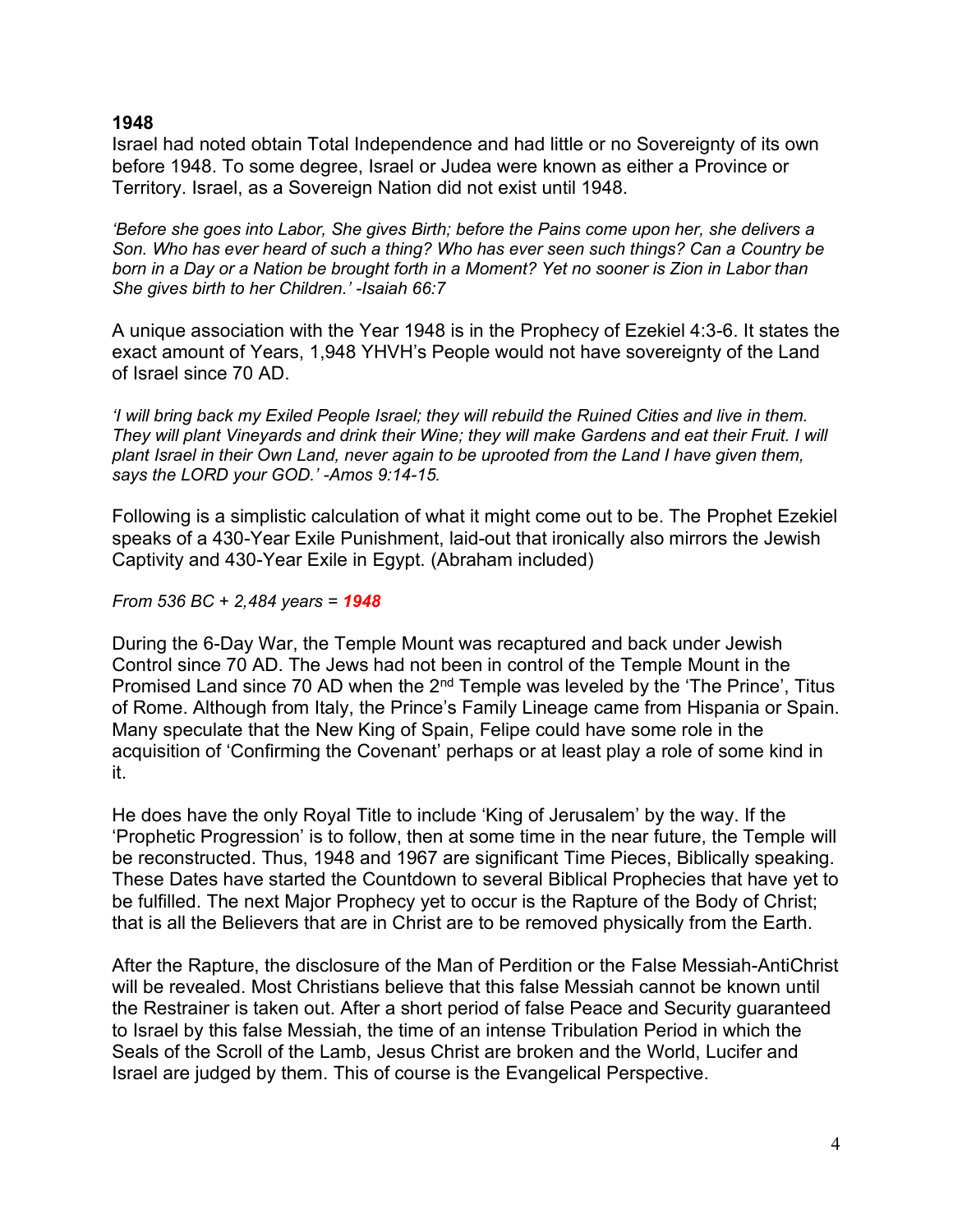# **A Prophetic Menorah**

Lastly, there is the Battle of Armageddon and the Physical Return of Christ to occur at the end of the 7<sup>th</sup> and Last Week of Years per the Prophet Daniel. Another premise that this study seeks to point out is that given the order of major 'Prophetic Progression' for Israel in the past, such Prophetic Milestones are occurring or being 'mirrored' in Reverse Order in these Last Days in Israel. This is just a supposition but based in the 'mirrored' Menorah Pattern of how it has occurred Prophetically in Israel's Past.

| DATE:                 |                 |                                | ~580BC >>>>>>> 70AD >>>>>>>>> ~70AD >>>>>>> | $~\sim$ 183AD |
|-----------------------|-----------------|--------------------------------|---------------------------------------------|---------------|
| FI FMFNT <sup>.</sup> | <b>PRESENCE</b> | <b>TEMPLE*</b>                 | <i><b>JERUSALEM</b></i>                     | <b>NATION</b> |
| <i>RESULT:</i>        |                 | Glory Departs Temple Destroyed | City Sacked                                 | Exiled        |

*(Mirrored Order): An approximation of the same sequence of events.* 

| DATE:          | 1948    | 1967/68                                     | 2015/16 | 2022?              |
|----------------|---------|---------------------------------------------|---------|--------------------|
| ELEMENT:       |         | NATION >>>>> JERUSALEM >>>>> TEMPLE* >>>>>> |         | <b>TRIBULATION</b> |
| <i>RESULT:</i> | Birthed | Captured                                    | Event?  | Returned           |

The next 'Prophetic Progression' Season of Time will thus correspond to an 'Event' that will line-up with the rebuilding of the  $3<sup>rd</sup>$  Temple. This is based on the Tetrad Sequence of 1949-50, 1967-68, 2014-15 that have marked a significant Biblical fulfillment regarding National Israel and Jerusalem. What is Prophetic about these 3 Tetrads is that they are in approximate phi ratio. Thus, it made them more Prophetically Significant as a Countdown to 2022. Why 2022? This starts the next 7-Year Sabbatical Cycle.

# **Coat of Arms**

The Israeli Coat of Arms is the depiction of the classic Hebrew Menorah of 7 Candlesticks with a Base. It is flanked by a Symmetrical Stem of Laurel Branches. The following is a suggested Mathematical Interpretation of its Numerical Association.



*13 Leaves (left side) + 7 Branch Menorah + 13 Leaves (right side) = 33*

*Menorah Lamps total = 7 and Branches total = 7*

*Stand (5 degrees) + 1 Center Stem + 1 Lamp = 7 7 Branch Menorah + 5-degree Stand = 7 + 5 = 12 (As in the 12 Tribes of Israel)*

*13+13+13 = (1+3)(1+3)(1+3) = 4 + 4 + 4 = 12*

*12 (Tribes) (12 Nodes on each side within 13 Branches)*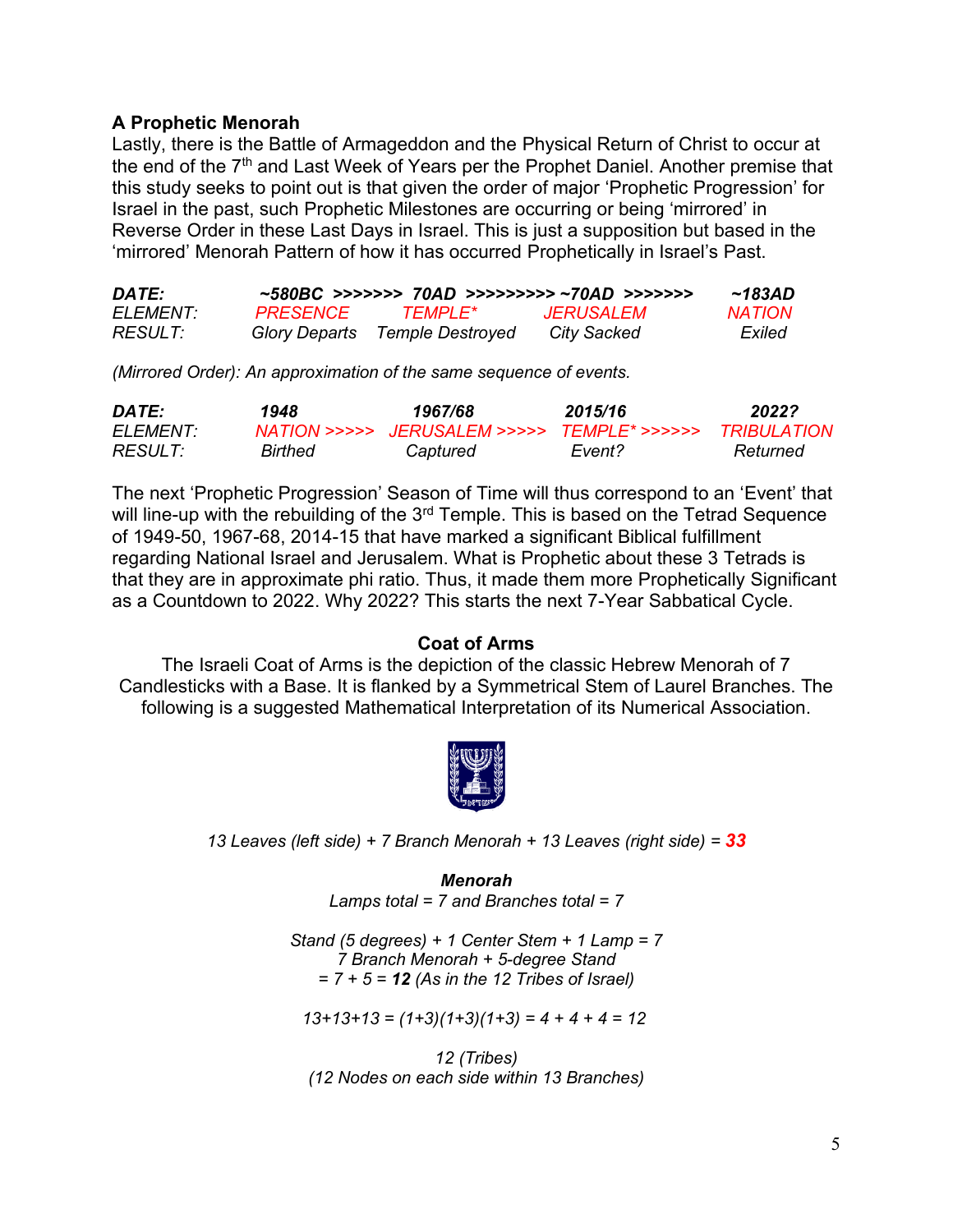After Israel obtained its Independence in 1948, there has been in this Generation, a Miraculous Regathering of Jews to the Promised Land from the 4 Corners of the Globe. YHVH has kept His Word to gather the Jews in the Last Days. To aid this process, the State of Israel in 1950 passed the Law of Return called Aliyah. This Decree promises Immediate Citizenship to any Jew who moves to Israel. Aliyah (עלייה (means 'To Ascend' or to 'Go Up' as in when Jews 'went-up' to Jerusalem to Worship at the Temple, primarily during Passover, Shavuot and Sukkot. It is also attributed to some of the Psalms that the Jews would sing as they went-up to the House of YHVH from Mount Zion.

What is unique about the Jewish Diaspora is that Jews come from a variety of Ethnic Mixes and Cultures from a majority of the Nations they ended-up in. Currently, in this present Modern Era, no other place on Earth has harbored a significant number of the Jewish Race outside of Israel than the USA. It appears that the USA has played a vital role in the harboring of the bulk of the Jewish Population in these Last Days. This is how the USA has been 'unseen' in the Bible but fulfilling Bible Prophecy. What the USA will look like remains to be seen, but the continued Support and Aid will not be there of Israel.

# *Demographics*

| Capital:         | Jerusalem                 |
|------------------|---------------------------|
| Coordinates:     | 31 46 N, 35 14 E          |
| Life expectancy: | 81 Years (Psalm 90)       |
| Exchange rates:  | New Israeli Shekels (ILS) |
| Growth rate:     | 1.5%                      |
| Independence:    | May 14, 1948              |
| GDP:             | \$242.9 Billion           |
| Growth rate:     | 4.7%                      |

# *Jewish Racial Heritage*

*50% Sephardic (Spanish) Iberian, North African, Middle East*

*35% Ashkenazi (German) European, North, Central, Eastern*

*10% Russian 05% Ethiopian 05% Other*

# *Time*

*Israel has Daylight Saving Time: +1hr in April, it ends the first Sunday between Rosh HaShanah and Yom Kippur.*

# *Jewish Ethnicities*

| Jewish              |
|---------------------|
| Non-Jewish          |
| Israel-born         |
| Europe/America-born |
|                     |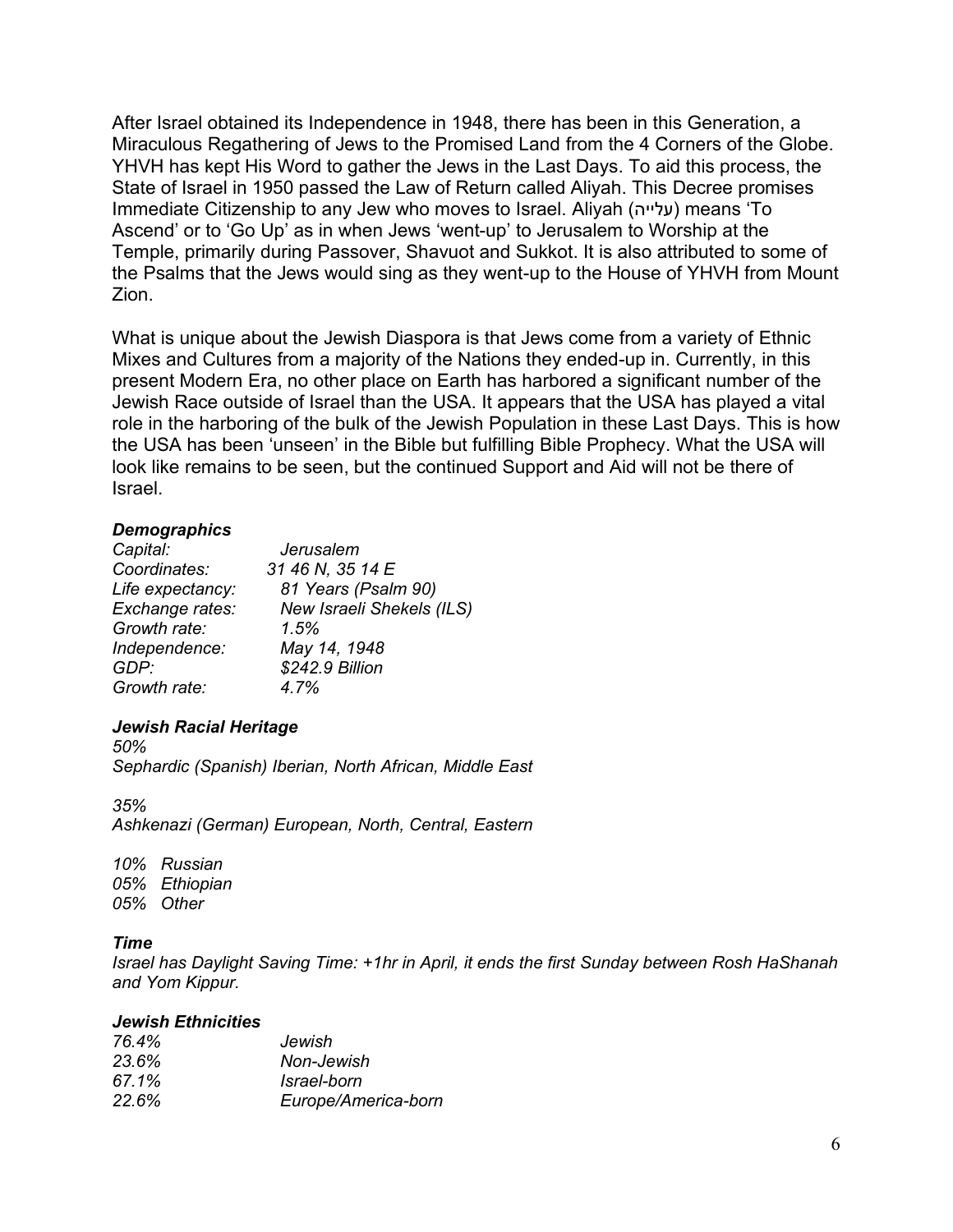| 05.9% | Africa-born |
|-------|-------------|
| 04.2% | Asia-born   |

#### **Airlifts**

| <b>Magic Carpet</b> | Yemen       | 1949-50 |
|---------------------|-------------|---------|
| Ezra                | Iraq        | 1951    |
| Nehemiah            | Iraq        | 1951    |
| <b>ELIJAH</b>       | Ethiopia    | 1979-83 |
| <b>MOSES</b>        | Ethiopia    | 1985-86 |
| <b>SOLOMON</b>      | Ethiopia    | 1991    |
| <b>PERESTROIKA</b>  | <b>USSR</b> | 1991    |

#### *Religions*

| Jewish    | 75.6%. |
|-----------|--------|
| Muslim    | 16.9%. |
| Christian | 02.0%. |
| Druze     | 01.7%. |
| Other     | 03.8%  |

#### *Generations*

| 0-14 Years:      | 27.6%    |
|------------------|----------|
| 15-64 Years:     | $62.2\%$ |
| 65 Years & over: | 10.1%    |

#### *Immigration*

| Since 1948, major Jewish Immigration by Country |
|-------------------------------------------------|
| 3.3%                                            |
| 3.6%                                            |
| 3.6%                                            |
| 4.0%                                            |
| 5.7%                                            |
| 8.1%                                            |
|                                                 |

According to Biblical Prophecy, the USA will not be available to help Israel in any meaningful way in the near future. Why not? The USA will be taken over most likely by a People and Government that will not be sympathetic to Israel. Also, as the End of the Republic ensues, the USA will not have the Military Power nor Economic Strength to assist anymore. Nonetheless, Rescue Missions called Operations have occurred in which Jews residing outside of Israel have been brought back to Israel since 1948. In most cases, those countries in which a significant Jewish Population existed became hostile towards Israel, especially after the Declaration of Independence in 1948.

Below is a list of the largest core Jewish Populations in the World by country. Most notably the USA and Israel in Modern Times accounts for most of where the Jews currently reside in. The top 10 countries are ranked. There is a grouping based on the approximate number in the Population for a comparison, from country-to-country. Since 1948, many Jews however have decided not to Immigrate to Israel. Of those that have, most of the initial Immigration has been from Europe and from Arab-Muslim held Lands.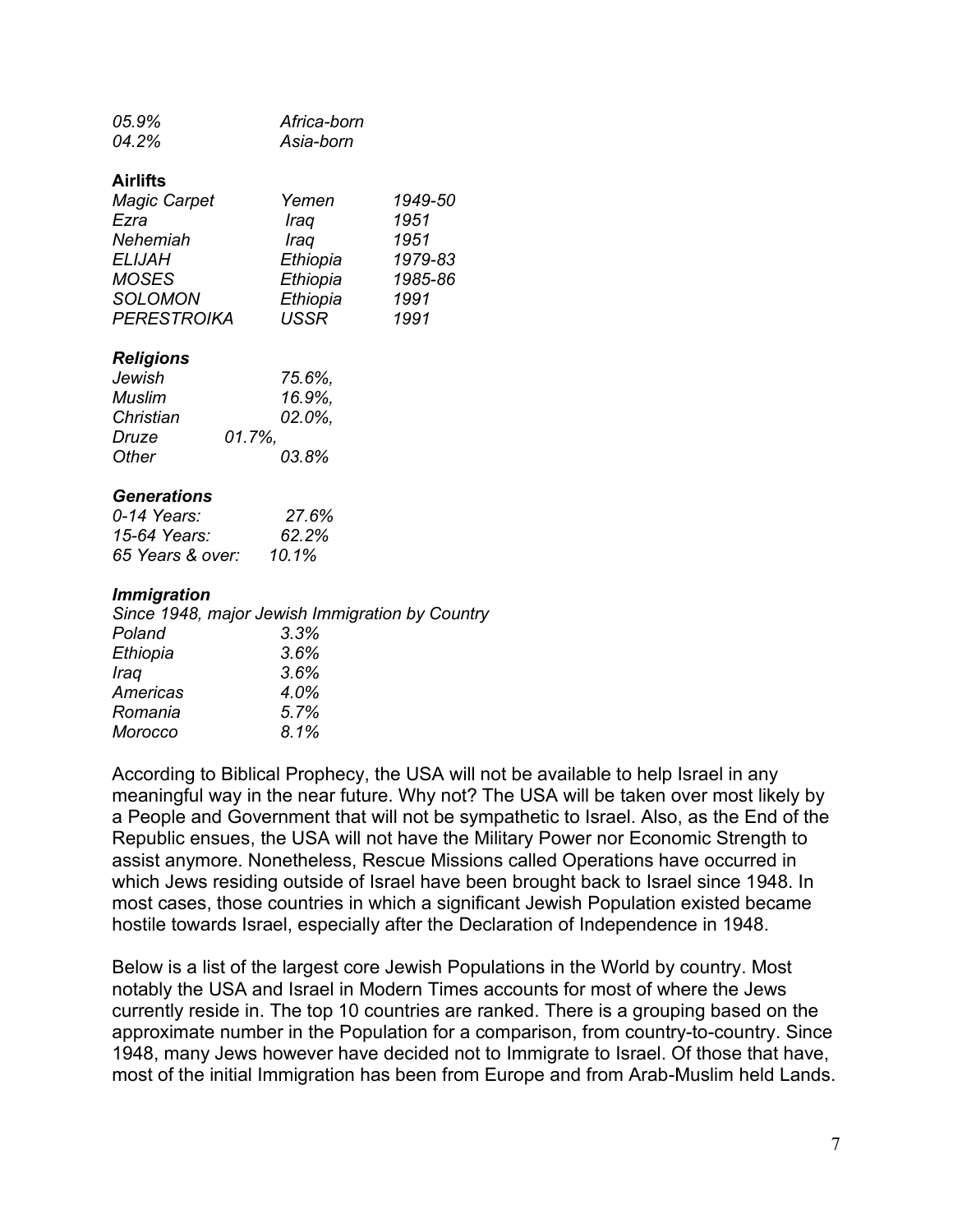# **Cities in World with a large core Jewish Population.**

| <b>RANK AREA</b> |                     | <b>COUNTRY</b> | <b>POPULATION</b> |
|------------------|---------------------|----------------|-------------------|
| 1                | Tel Aviv            | Israel         | 2,979,000         |
| 2.               | <b>New York</b>     | USA            | 2,007,850         |
| 3.               | Jerusalem           | Israel         | 703,600           |
| 4.               | Los Angeles         | USA            | 684,950           |
| 5.               | Haifa               | Israel         | 671,400           |
| 7.               | Be'er Sheva         | Israel         | 485.850           |
| 8.               | San Francisco       | USA            | 345,700           |
| 9.               | Paris               | France         | 284,000           |
| 10.              | Chicago             | USA            | 270,500           |
| 11.              | Philadelphia        | <b>USA</b>     | 263,800           |
| 12.              | Boston              | <b>USA</b>     | 229,100           |
| 13.              | Washington          | DC             | 215,600           |
| 14.              | London              | UK             | 195,000           |
| 15.              | Toronto             | Canada         | 180,000           |
| 16.              | <b>Buenos Aires</b> | Argentina      | 165,000           |
| 17.              | Atlanta             | USA            | 119,800           |
| 18.              | Moscow              | Russia         | 95,000            |
| 19.              | <b>Baltimore</b>    | <b>USA</b>     | 91,400            |
| 20.              | San Diego           | USA            | 89,000            |

# *World City Jewish Population*

| 1. Israel          | 5,703,700 |
|--------------------|-----------|
| 2. United States   | 5,275,000 |
| 3. France          | 483,500   |
| 4. Canada          | 375,000   |
| 5. UK              | 292,000   |
| 6. Russia          | 205,000   |
| 7. Argentina       | 182,000   |
| 8. Germany         | 119,000   |
| 9. Australia       | 107,500   |
| 10. Brazil         | 95,600    |
| Ukraine            | 71,500    |
| S. Africa          | 70,800    |
| Hungary            | 48,600    |
| Mexico             | 45,000    |
| Belgium            | 30,300    |
| <b>Netherlands</b> | 30.000    |
| Italy              | 28,400    |
| Chile              | 20,500    |
|                    |           |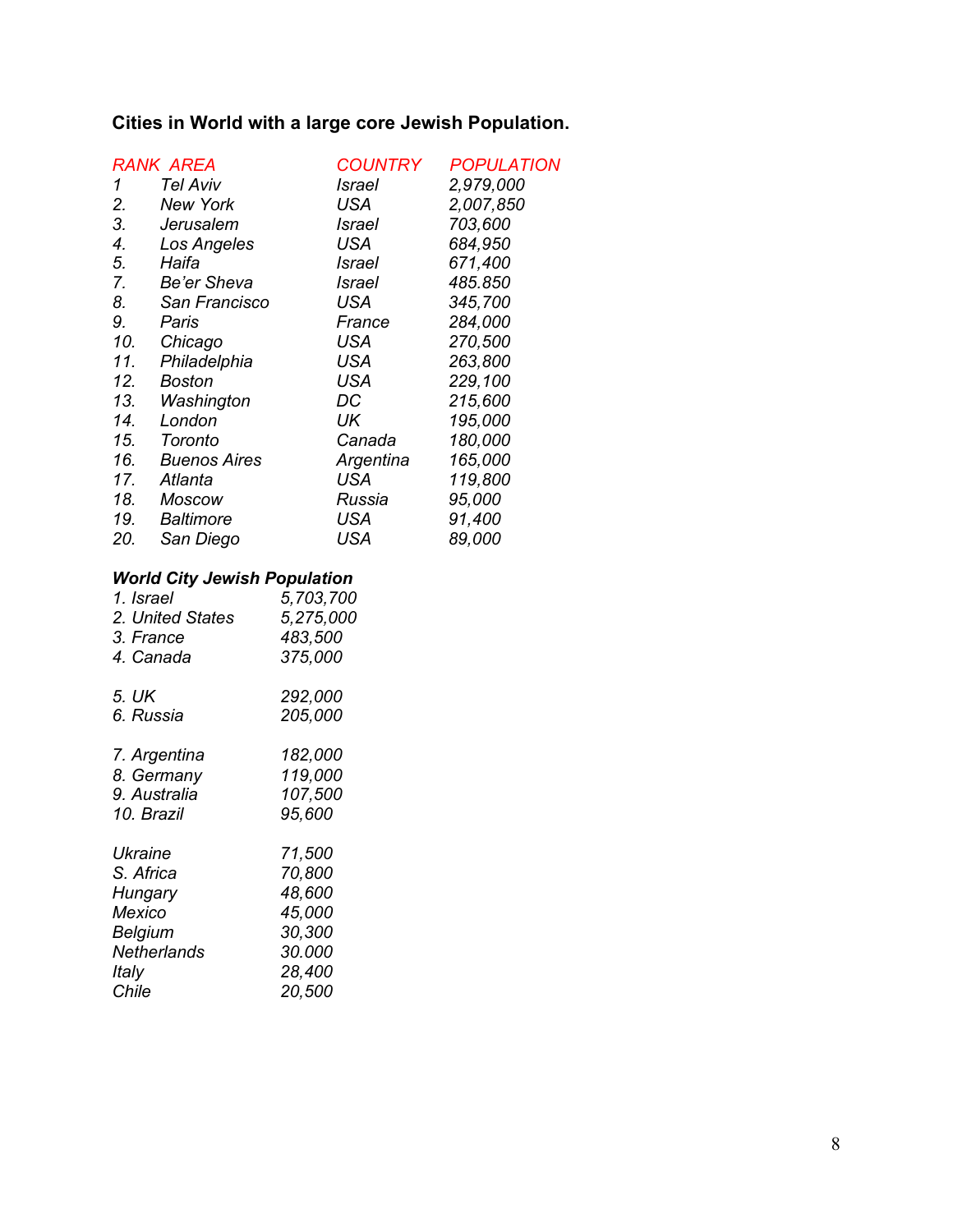# **Temple**

It appears that the Blood Moon Tetrad Pattern to correlate to the Prophetic Events of Israel being 'birthed' anew in 1947-49 and Jerusalem being recaptured in 1967-68 made 2014-15 a very Prophetic Year. This 3<sup>rd</sup> Event did lead into the Year of Light (5776) in which many Jews are expecting their Messiah to appear and enable them to rebuild the 3rd Temple. Thus, the Tetrads Sequence indeed initiate some possible Countdown to Biblical Prophecy. This study strongly suggests that from 2015 with the last Blood Moon Tetrad passing, started the last 7-Year Sabbatical Cycle that will commence thereafter the 7-Year Week of Years.

- *1) 1949-50 The Nation being 'Birthed'.*
- *2) 1967-68 Old Jerusalem and the Temple Mount recaptured.*
- *3) 2014-15 Countdown to Sabbatical Cycle in 2022.*

This study starts off the 'Prophetic Progression' of events and compares it with the departure of the 'Glory' of YHVH that left the Temple. This is described in detail in the Book of Ezekiel chapter 10. No sooner than the Temple was constructed that YHVH's People departed from YHVH's Commandments due to their Sins of Stubbornness, Independence, Pride, and Greed. Thus, Ezekiel describes the start of this Prophetic Progression of the Presence of YHVH's Glory departing off the Ark of the Covenant in Stages. This strongly suggests that the same 'Glory' which is the Glory of Jesus Christ will, in Stages, is being reinstated in the Last Days according to this interpretation.

After the Glory departed from the Holy of Holies, then there was the 'Prophetic Progression' that led-up to the actual destruction of YHVH's Temple. This Pattern of Events actually happened twice and on the same Day, the 9<sup>th</sup> of Av. The destruction of the  $2<sup>nd</sup>$  Temple was done by the Romans. In 70 AD, the Romans controlled and ruled the Known World. Under the command of Titus, the Prince came and leveled the Temple. Amazingly, in 2018, it was exactly 1948 Years since 70 AD had passed. Since this Time, the Jews as a Sovereign Nation have not had Control and Administration of even the very Land or Temple Mount until 1967. Presently, the Temple Mount is technically under Jewish Sovereignty. However the Administration was ceded to the King of Jordan.

Several Jewish Temple Organizations, nonetheless, have all that is needed currently to operate the Temple Sacrificial Orders of Services. All that remains is the Ark of the Covenant to be revealed. After the  $2<sup>nd</sup>$  Temple was destroyed, there was also the 'Prophetic Progression' that led-up to the actual destruction of YHVH's City; the City of the King, Zion. Although the  $2^{nd}$  Temple was destroyed, Jerusalem kept a significant Resistance against the Romans. This Agitation got to the point that Rome leveled Jerusalem. At certain times, the City was barred of any significant Jewish Population. The Temple Mount was made a Roman Temple and later on, it even became a place to dump Trash. It was not until recently that, not only the Temple Mount but the sector of Old Jerusalem was re-captured in the 6-Day War of 1967. It was not until recently that a Unified and Undivided Jerusalem was declared to be Israel's Capital once again; before then, all Jews would toast, 'Next Year in Jerusalem' since 70 AD.